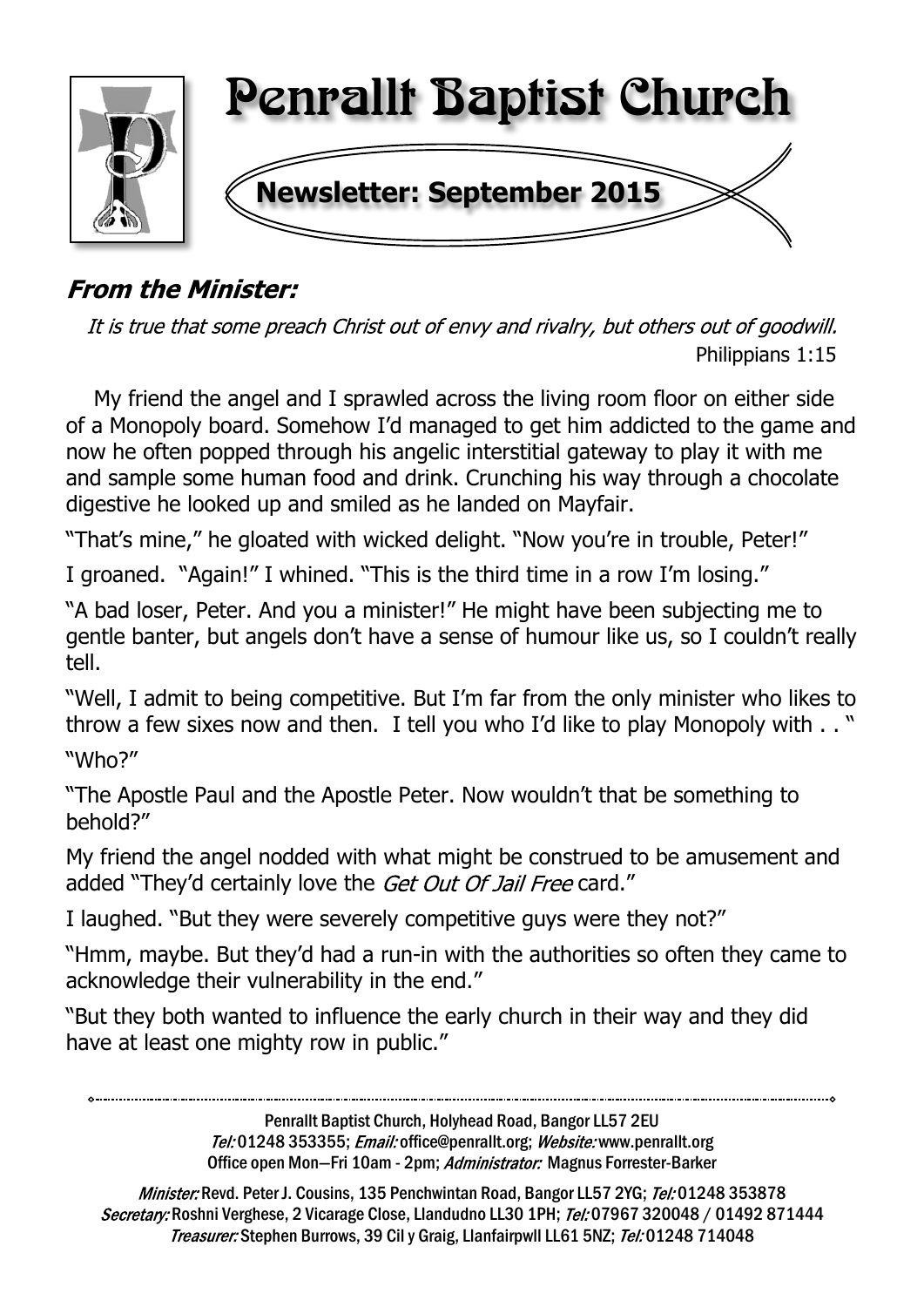"They weren't the easiest of people to get along with, I will admit, but they both wanted the church to grow and weren't too fussy if it was messy sometimes. Although I dare say they'd be hard going around a Monopoly board."

"It's just that these days I see so many strutting round bragging about what they've achieved, and folk claiming that their church is the best, or the biggest, or the fastest growing, or the most miraculous, or the most successful in the area. When did church become a competition? If I thought it was a completion I'd put on more deodorant and get my teeth whitened."

He quietly bought eight hotels and dropped them onto Mayfair and Park Lane.

"You've overstepped the mark in praise of your own church sometimes."

"Alright, I have. But I like my church. And yes I know it isn't my church in the sense that I own it. It's mine in the sense it's the one I belong to. But it's still a cracking good church. I enjoy it."

"And so you should. But you're right: competitive Christianity is no part of the kingdom of God. Heaven doesn't keep league tables of churches."

"We can still get it right or wrong. Or just plain, flat and uninspiringly dull."

"Sure. But you're just going to have to accept that some people preach the good news of Jesus for wrong reasons, or poor motives. If God gave trophies for messing up you'd all have a mantelpiece full of the things. He's far more patient than you."

I threw a four and a three on the dice and painfully counted out seven until my top hat token landed on Mayfair.

"Ah," he said, "with four hotels that will be . . ."

"More than I can afford," I admitted. "I concede."

"You're going red in the face, Peter."

"No I'm not."

But then he was gone. A faint trace of biscuit crumbs where he'd been sitting, and a whiff of gloating satisfaction lingering in the air. It takes grace to lose. It takes grace to appreciate other churches. It takes wisdom to understand that we aren't separate churches, rather we're all just part of one body. The wisdom to accept and affirm all the different parts of the body of Christ on earth comes with maturity. It's easier to get your head around than losing at Monopoly. For some of us.

God bless,

Peter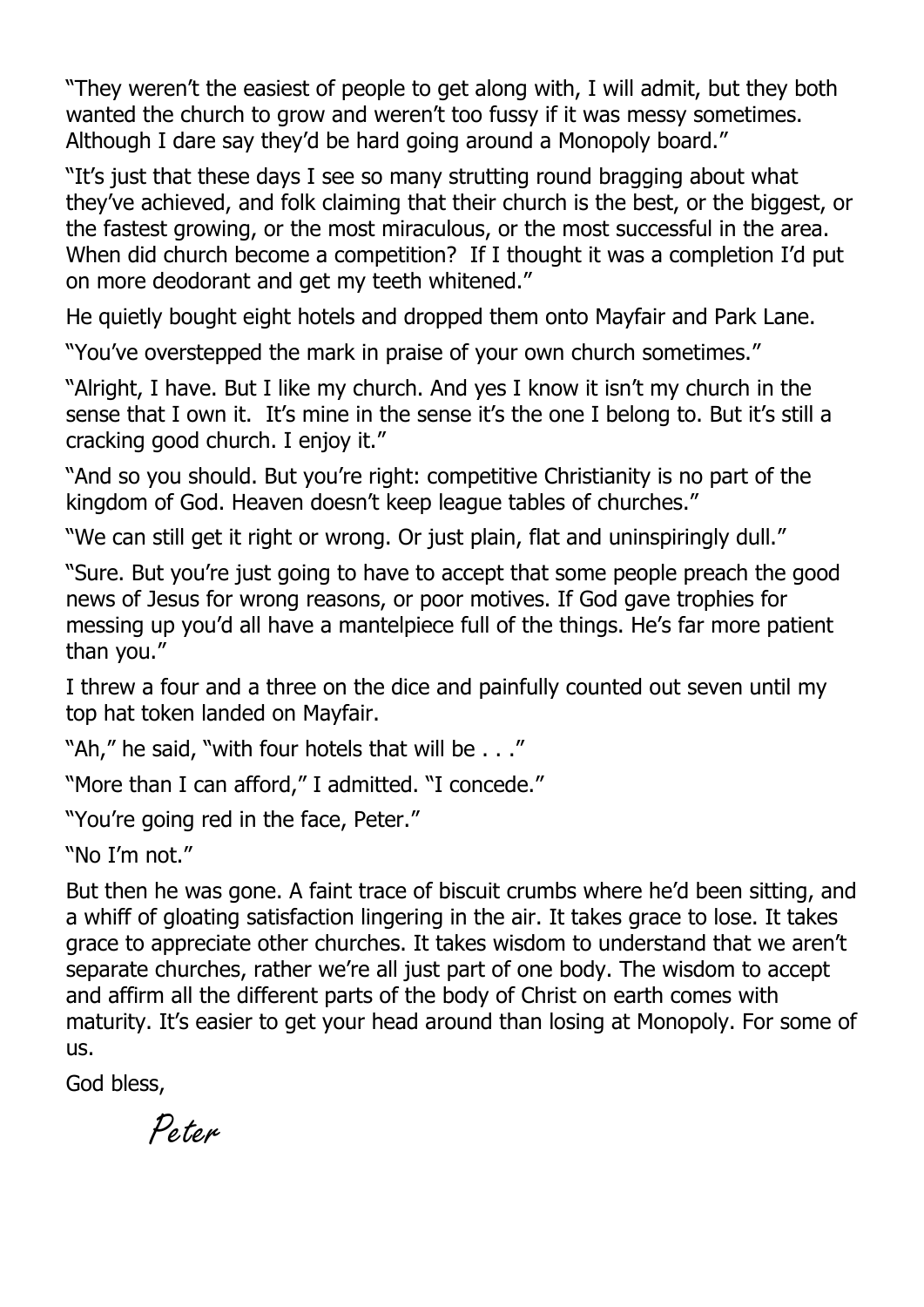#### **Welcome to Students:**

If you're a student we welcome you to Penrallt. Please collect a student pack from the door (available from late September), and join in our activities, especially Faith Café on Sunday nights from the 27th. Our Student Coordinator will be happy to tell you what's happening and to invite you to our student home group.

## **Services This Month:**

Reminder: Don't forget that evening services revert to 6pm in September.

#### **6 September**

|                    | 10:30am Speaker: Dr Menna Machreth.                                      |                       |
|--------------------|--------------------------------------------------------------------------|-----------------------|
|                    | <b>Agents of God's Kingdom in the World</b>                              | <i>1 Peter 1:1-12</i> |
| 6:00 <sub>pm</sub> | <b>Communion Service.</b><br>The Baffling Mystery of the Divine Contract | Joshua 24:1-13        |
| 13 September       |                                                                          |                       |
|                    | 10:30am Your faith has healed you                                        | Mark 10:46-52         |
|                    | 6:00pm Chained heart, change of heart: getting real with God             |                       |
|                    |                                                                          | Joshua 24:14-28       |
| 20 September       |                                                                          |                       |
|                    | 10:30am Death, you will die!                                             | Mark 15:40-16:8       |
| 6:00pm             | <b>Baptismal Service.</b>                                                |                       |
| 27 September       |                                                                          |                       |
|                    | 10:30am Communion Service.                                               | Joshua 12:7-13:1      |
|                    | <b>The Power of One</b>                                                  |                       |
| 6:00pm             | We don't preach great things, we live them                               | Colossians 3:12-17    |
|                    |                                                                          |                       |

#### **Our Speakers in September:**

**Menna Machreth** is the national Mission Coordinator for the Baptist Union of Wales and BMS World Mission in Wales. She obtained her doctorate from Bangor University during which time she was a member of Penrallt's congregation. She has been married to Parch. Rhys Llwyd of Eglwys Bedyddwyr Caersalem, Caernarfon for a year. We're delighted to welcome her back to Penrallt. **Peter Cousins** is our minister and is the speaker for every other service this month.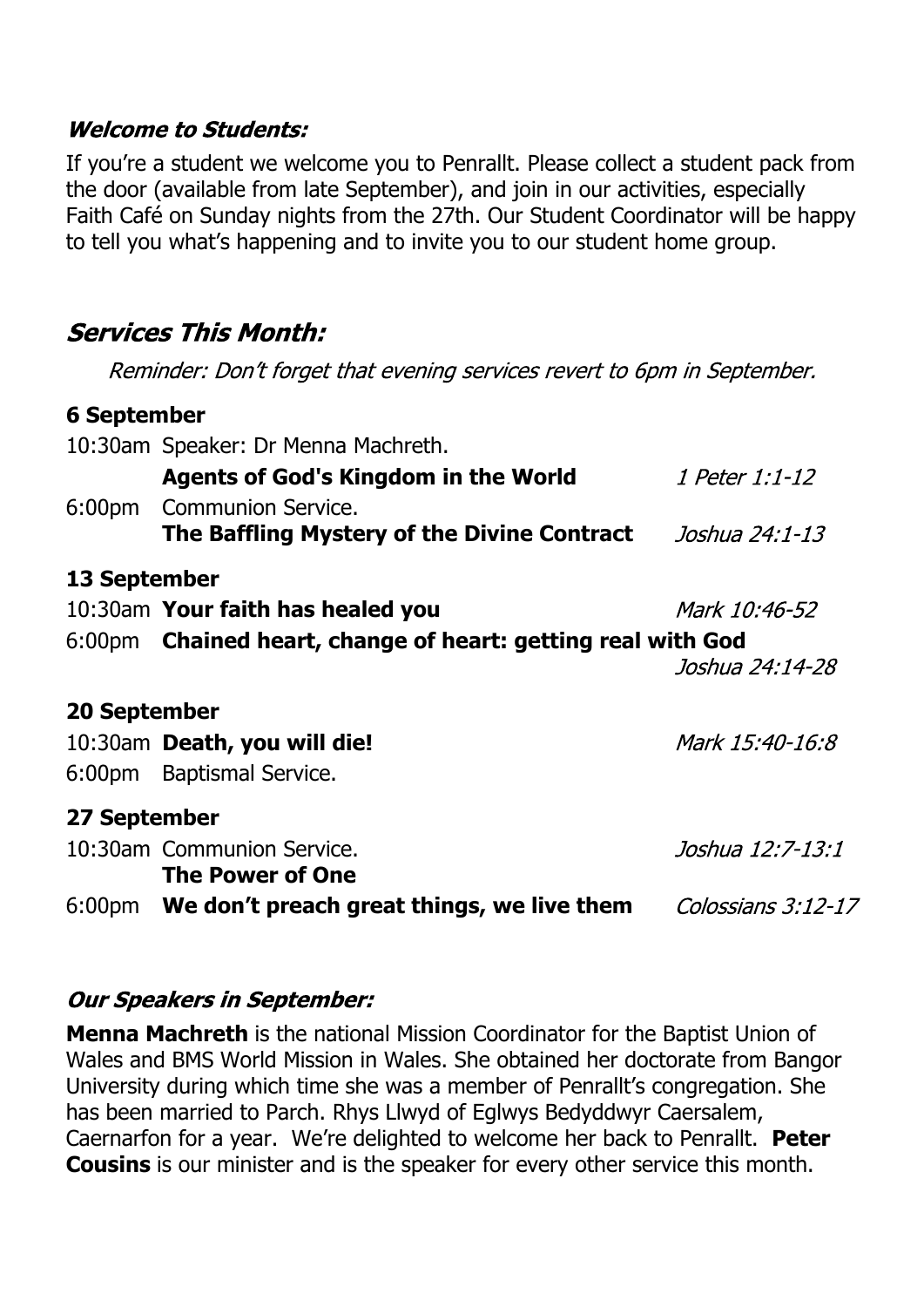## **Dates For Your Diary:**

| <b>Wednesday 2</b> | $10:30$ am         | Men's prayer meeting followed by coffee in<br>Options.                                          |
|--------------------|--------------------|-------------------------------------------------------------------------------------------------|
| <b>Saturday 5</b>  |                    | Wedding of Mim Rees and Ronnie Winter in Hope<br>Church, Newtown, Powys.                        |
| <b>Sunday 6</b>    | 2:15 <sub>pm</sub> | Service at Haulfre Residential Home in Llangoed.                                                |
| <b>Monday 7</b>    | 7:30 <sub>pm</sub> | Deacons' Meeting.                                                                               |
| <b>Friday 11</b>   | 1:30 <sub>pm</sub> | Funeral of Mel Worsnip at Penrallt.                                                             |
| <b>Saturday 12</b> |                    | 9:30am-1pm <i>Bible Unzipped</i> at Rhos-On-Sea URC.                                            |
| <b>Saturday 19</b> | 6pm                | Farewell Party for Peter and Susan (see "From the<br>Church Office" for more information).      |
| <b>Saturday 26</b> | 6:30pm             | Gobaith Môn event at Llangefni Town Hall (see<br>this month's <i>Focus</i> , on the back page). |
| <b>Tuesday 29</b>  | 10:30am            | Church walk at Brynsiencyn.                                                                     |

Please see the Noticeboard section of this newsletter for more about some of these events.

## **News of People:**

We are sorrowed to report the death of **Mel Worsnip** on 20th August in Ysbyty Gwynedd. Many of you were first welcomed to Penrallt by Mel strolling up to you and engaging you in conversation. We offer our condolences to Eileen and the family.

**Marion Massey** has had a spell in hospital but is home now. **Jonny Retallick** had a bad asthma attack but is well recovered.

**Peter Cousins** will start his radiotherapy on September 23rd.

**Michael Hogg** is currently off work with illness.

Our condolences to **Anne Collis** and family on the death of her adoptive mother last month.

**Jean Browne** has moved to Tennyson Wharf, Park Lane, Burton Waters, Lincoln, LN1 22D. Send her a card!

#### **Children's Birthdays in September:**

| 5 <sup>th</sup> : Rebecca Owen | 17 <sup>th</sup> : Amy Harmens |
|--------------------------------|--------------------------------|
| $24th$ : Elin Gwilliam         | 25 <sup>th</sup> : Siân Thomas |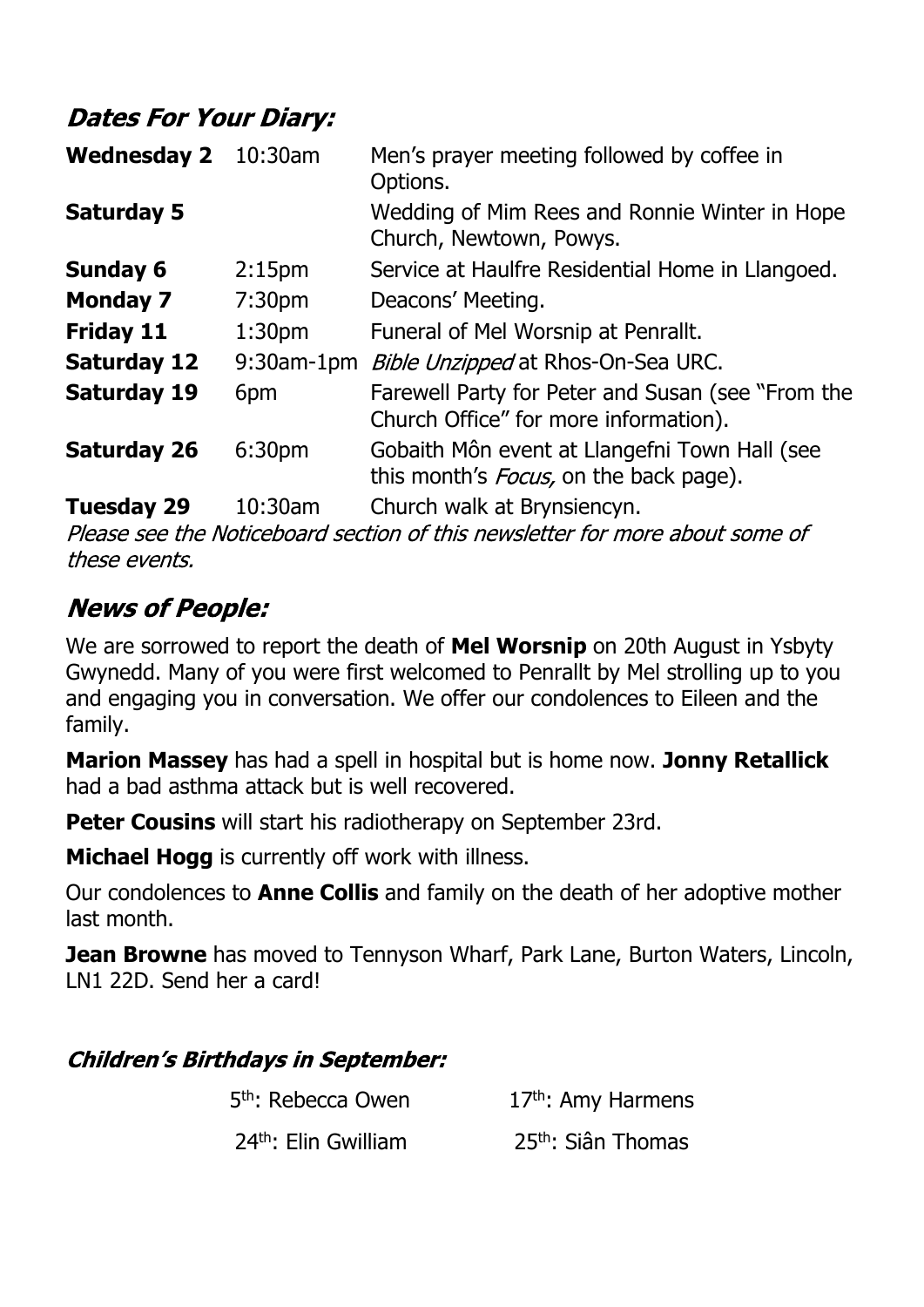## **Weekday Events:**

Please check with the contact people when there are meetings this month. HG = Home Group

| <b>Day</b> | Time                | <b>Details</b>                                  | <b>Contacts</b>                            |
|------------|---------------------|-------------------------------------------------|--------------------------------------------|
| <b>Tue</b> | 8:00pm              | HG, Nilgiri                                     | Joan Beer (353874)                         |
| <b>Tue</b> | 7:30 <sub>pm</sub>  | HG Tyddyn Isaf<br>(Menai Bridge)                | <b>Magnus Forrester-Barker</b><br>(717570) |
| <b>Wed</b> | 2:00 <sub>pm</sub>  | HG, Carers                                      | Carol Morris (208407)                      |
| <b>Wed</b> | 7:30 <sub>pm</sub>  | HG, Bethesda                                    | Jon & Deb Stammers (602868)                |
| <b>Wed</b> | 7:30pm              | HG, Nomads                                      | Pat & Roger Borlace (713146)               |
| <b>Thu</b> | 10:30am             | HG, Llanfairpwll (am)                           | Sue & Lawrence Moss<br>(713793)            |
| <b>Thu</b> | 7:30pm              | HG, Llanfairpwll (pm)                           | Sue & Lawrence Moss<br>(713793)            |
| Fri        | 10:30am-12pm        | <b>Cheeky Monkeys</b><br>(parent/toddler group) | Joan Rymer (713003)                        |
| Fri        | 10:30am-<br>12:30pm | HG, Maes y Dref (am)                            | Anne Collis (353173)                       |
| <b>Sat</b> | 8:30am              | <b>Prayer Meeting</b>                           |                                            |

## Noticeboard:

## *◊* **Bible Unzipped**

Saturday 12th September  $9:30$ am

Bible Unzipped aims to unpack Scripture with those interested in learning more than can be offered in a Sunday sermon. It also equips those leading in the church with some tools for studying and teaching from the Bible. We meet monthly on the second Saturday morning at Rhos-on-Sea URC from 9:30am to 1pm. Each morning includes three sessions. The course is free. This month's programme is yet to be decided.

## **◊ Car Parking**

Free parking is available on Sundays in Fron Heulog (the School of Healthcare Sciences) behind the Catholic church. The car park next to Penrallt is now pay & display with no special rates for the disabled. Morrisons are happy for you to park in their car park on Sunday mornings and do your shopping after the service provided you register your car registration number at their information desk beforehand; they say they switch the cameras off to make the car park available to us on Sunday/weekday evenings after 6pm. NB the private pay and display car park next to the church often shuts at 6pm.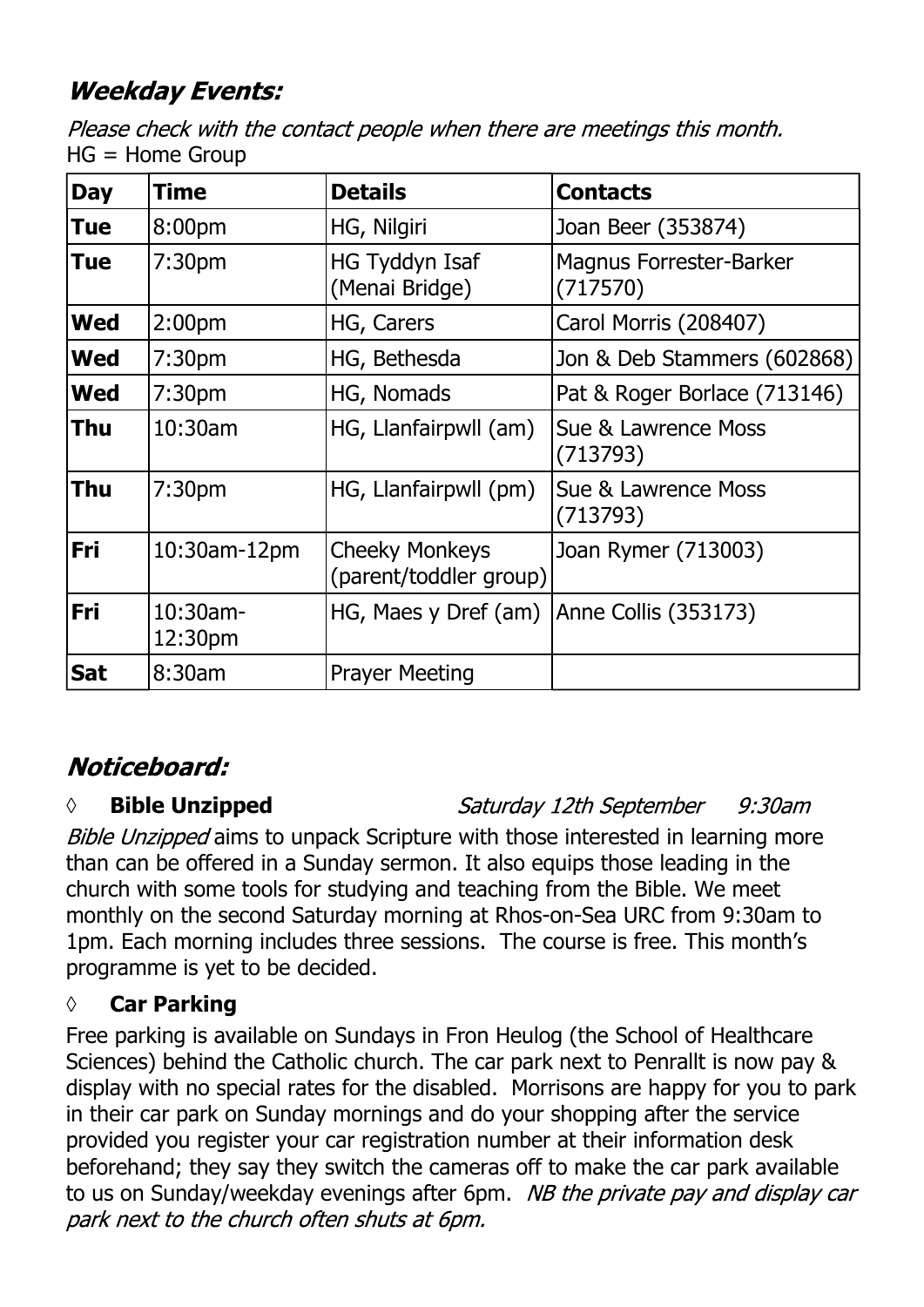## **◊ Church Lunch**

We will host a church lunch on **Sunday 6th September**. Please bring enough buffet style 'finger food' for yourselves and one or two others.

#### *◊* **Church Walk**

#### Tuesday 29th September

This month's walk will be led by Roger & Eve Malone and will be from Brynsiencyn, taking in some burial mounds. The walk is about 6 miles, over easy terrain and roads. Meet at the car park in the village (opposite the Groeslon pub) at 10:30am. Bring a packed lunch.

*◊* **Men's Prayer Meeting** 10:30am Time spent in prayer will be followed by coffee in Options. All are welcome to join us.

## **◊ Pastoral Help**

If you have pastoral concerns please contact Peter or one of the other members of the Pastoral Care team: Pat Borlace (713146); Adrienne Ferrada; Geoff Moore (410582); Judy Stammers (364394); Helen Thomas (600174).

**◊ The Prayer Room** is open before and after the service for quiet prayer. Penrallt is a place of prayer, so make use of this sacred space.

## **◊ Pray for Penrallt Every Day**

We believe in prayer and encourage people to pray. You can send prayer request to our electronic diary via office@penrallt.org (there are also prayer cards in the church porch that you can fill in). Better still, you can receive the prayer diary straight to your inbox every Monday by emailing the office now and requesting to be put on the list. And for more immediate sharing and response in prayer why not search on Facebook for *Penrallt Prayer Point* and send a request to join our group dedicated to prayer.

#### **◊ Rough Sleepers**

The church's policy is not to give money directly to the rough sleepers in Upper Bangor. Be warned that some of them can be aggressive. You will find brown envelopes in the porch for a gift that will buy meal vouchers which are distributed to rough sleepers by the Cathedral. So far Penrallt has contributed £5,455 to this scheme.

#### **◊ Sunday Afternoon Services**

We visit residential homes in the area once a month on a Sunday afternoon, alternating between Haulfre (in Llangoed, on Anglesey, starting at 2:15pm) and Plas Garnedd (in Llanberis, starting at 2:45pm), usually on the first Sunday. This month we are due to visit Haulfre on **Sunday 6th September** (please see weekly news sheets or check with the church office for confirmation).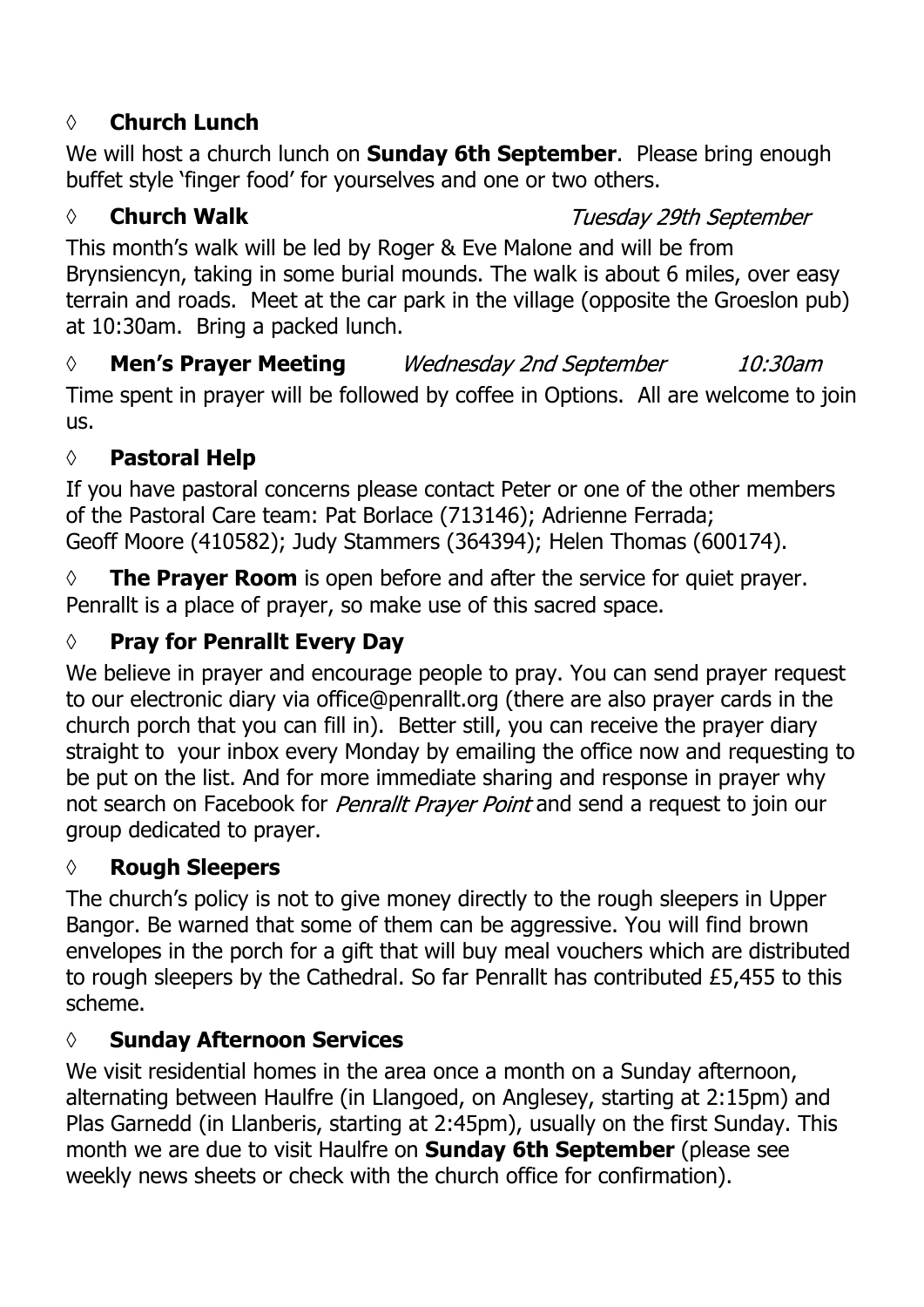### *◊* **Sculpture Exhibition at Bangor Cathedral**

29 July-7 September

We have recently received news of an exhibition that is currently running at Bangor Cathedral, displaying a group of sacred sculptures made by Jesuit priest Fr. Rory Geoghegan (b.1931) of St Beuno's Jesuit Spirituality Centre, near St Asaph. Yorkshire-born Rory trained as an artist during the 1960s, and his ministry has included chaplaincy work in Bristol, Leeds, and the Shetland Islands. The sculptures are inspired by prayerful and challenging times in Rory's own life, and encompass themes as varied as the Song of Songs, the Flight into Egypt, 'Here is your King' (John 19, vv. 13-15), and the Trinity. All are most welcome to visit, and there is a special leaflet to assist exploration.

## **From the Church Office**

The farewell party for Peter and Susan will be on Saturday 19th September from 6pm and we are expecting to finish by around 10:30pm. We cannot publish further details of the event here for obvious reasons! If you would like to know more, please speak to Roshni or Magnus. You are very welcome to attend the event but please let us know as soon as possible if you plan to do so, as we need to keep track of numbers.

If you have not already filled it in, the survey set up for us by Revd. Rob Beamish (the Minister of Prince's Drive Baptist Church in Colwyn Bay, who is acting as our Moderator to help us through the process of finding a new Minister) is still open until 20th September. This is to help us assess where we are now as a church and where we feel that God is leading us, so that we can look for a suitable person to become our new Minister. Please visit

#### https://www.surveymonkey.com/r/PenralltCongregationalSurvey1

and take a few minutes to go through the questions. Alternatively, if you have a smartphone you can scan this QR code, which will take you directly to the website.



**Advance notice:** The next church members' meeting will be on Monday 12th October. We will be sending out the agenda and minutes of the previous meeting rather earlier than usual with a view to allowing members to be as prepared as possible for the discussion surrounding the search for a new minister. Rob Beamish, our Moderator, will be chairing the meeting. Members, please make every effort to attend.

**Deadline for next month's newsletter:** Sunday 20th September. Please sent information to Magnus (office@penrallt.org; 01248 353355). All notices should be submitted in writing (preferably by email) as early as possible.